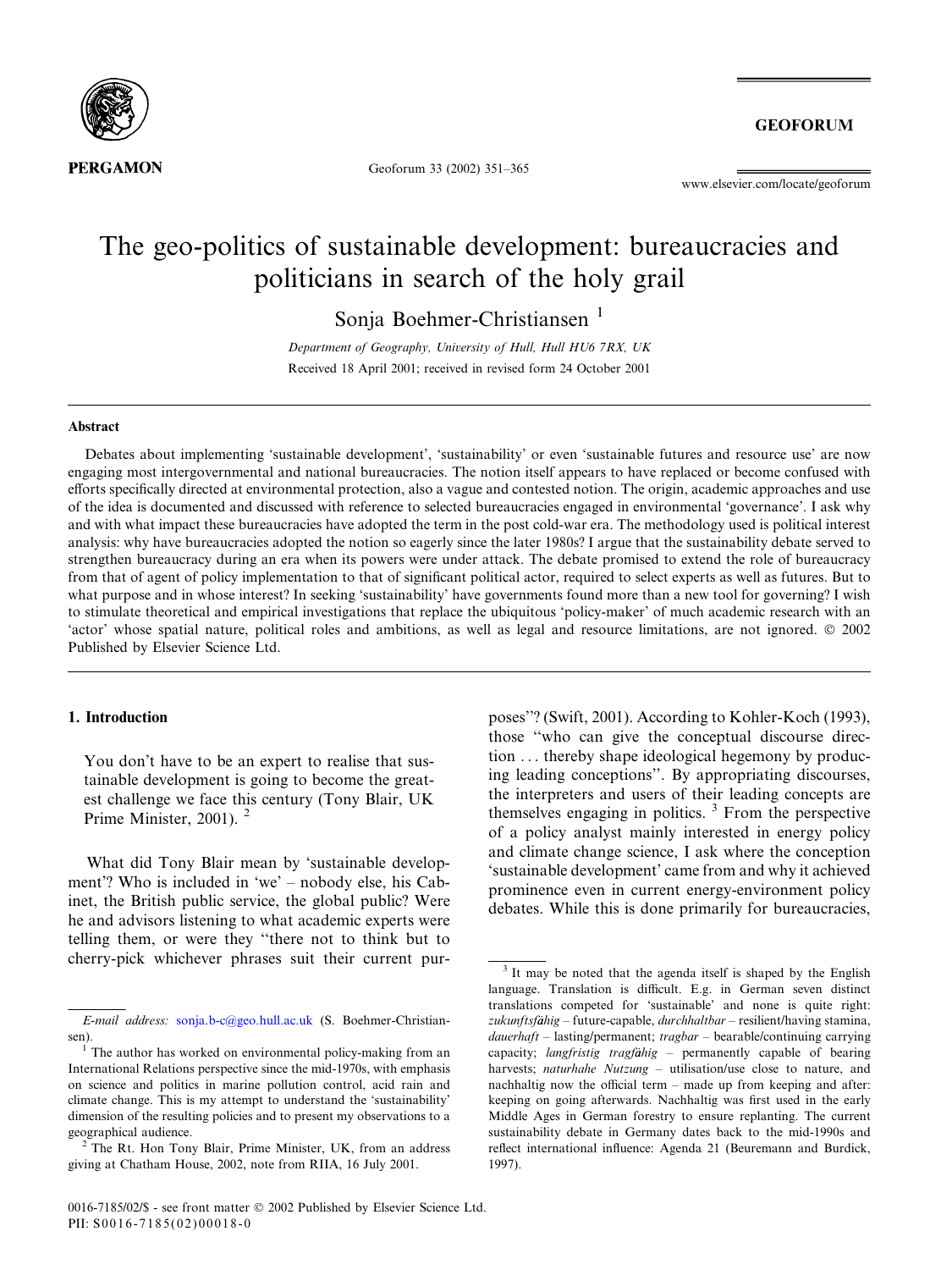business could also have been chosen. <sup>4</sup> Somebody needs to translate 'sustainability' into actions that are justified by legitimate instruments.

After very briefly outlining the origins of and research interests in the concept, the paper identifies some of the major human 'agents' (UK government, EU, World Bank and UN Agencies) who have exercised their power of appropriating this intellectual concept for policy relevance. I make no claim to comprehensiveness, my own field of research since the 1970s having been environmental politics.  $5$  It is argued that prevailing notions of sustainability are primarily arenas for policy contests and hence politics. The very vagueness of the term has empowered bureaucracies to enlarge or reaffirm old roles, as in planning and economic regulation, and encouraged them to invite broader participation in the process of governing. However, as long as the political purpose of sustainability remains as poorly defined by academics as: 'the primary focus of national and international environmental policy'; seeking 'to achieve environmental protection without confronting tough choices' or even as requiring fundamental change in 'political economic systems' (Fischer and Black, 1995; citations from back cover-page), actual policy-makers may do no than use the notion to expand 'turfs' and influence. Engineering of systemic change can surely not be part of their mission, while struggles over access to resources, information and finance are. Is the sustainability 'discourse' more than a new veil over old battles? Three basic questions are to be explored:

- Where did the term come from and why was it so widely adopted after the Brundtland Report?
- Who is now negotiating 'sustainability' at national and international scales?
- Is 'sustainability' more than a slogan to legitimate planning, economic intervention and technology forcing by States?

If sustainability is the goal of the post-communist One World, including the advocated participatory democracy, what meaning is it being given de facto by practitioners?<sup>6</sup>

### 2. Origin: sustainability as research agenda and environmental mission

While the planners of the International Human Dimension of Global Environmental Change Programme (IHDP) managed without the term in 1988, by 2001 they were proposing 'sustainability science' as a new global research agenda for collaboration between the natural and social sciences. <sup>7</sup> Debates about the meaning of sustainability and its relationship to other ideas and agendas, such as 'globalisation', 'ecological modernisation' and 'industrial transformation' continue (Gibbs, 2000; Buttel, 2000).  $8$  Given its ubiquity, the notion has attracted the attention of many. The sources I have consulted range from political scientists (Meadowcroft, 1997), 'post-modern' international relations theorists (Doran, 1997), and students of organisational studies (Bäckstrand et al., 1996) to the multi-disciplinary volumes edited by Fischer and Black (1995) and Becker and Jahn (1999). The last mentioned volume promotes the concept not ''as some talisman opening the road to a unifying paradigm, but instead as a generator of problems to which responses must be found'' (on backcover). While responses here refers to research rather than policy, the ultimate aim remains a link with practice, namely, 'the development of forward-looking and actor oriented sustainability strategies'. <sup>9</sup> The authors admit that the meaning of the concept remains contested but accept ecological crisis phenomena as reality (p. 4). Who identifies this reality? Who is to apply these strategies, who to execute? Are officialdom and the research enterprise feeding of each other in the hope of mutual support and, perhaps, policy innovation?

### 2.1. The concept: Brundtland and the global research enterprise

Research agendas attracted to sustainability now range from law and engineering to medicine, with geography as a major contributing discipline. Their findings are needed, it would appear, to provide information, models and technologies to 'policy-makers' who require them to justify and implement the 'precautionary' en-<sup>4</sup> E.g. the mining industry is engaged in the Mining, Minerals and vironmental treaties negotiated by intergovernmental

Sustainable Development Project which is 'to ensure that these industries make the optimum contribution to the transition to sustainable development' in preparation for the World Summit on Sustainable Development, Johannesburg, 2002. Contracted by industry to the International Institute for Environment and Development, it will 'not offer a definite set of answers and dynamic breakthroughs'. It is to generate insights that 'will identify but not necessarily solve key problems and tradeoffs' (*Ecoal*, 38 June 2001).  $\frac{5}{1}$  I support scientific scepticism without denying that many benefits,

most non-environmental, that promise to flow from the implementa-

tion of the Kyoto Protocol to bureaucracies and other groups.<br><sup>6</sup> This is question is but a first step to a debate I hardly dare to raise: will the notion disappear again as fundamentally flawed because it is in essence: anti-humanistic, backward-looking and class biased?

 $<sup>7</sup>$  For the announcement of the programme and its development, see</sup> newsletters of the IHDP, especially No. 2, 2001, obtainable for its Secretariat in Bonn, staff.ihdp@uni.bonn.de. IHDP works closely with IGBP and climate researchers. <sup>8</sup> These two authors come to opposite conclusions: Gibbs sees

sustainability as the broader, inclusive concept, Buttel sees it as a s synonym for ecological modernisation. A divergence in European and American thought is indicated. I see sustainable development as the less meaningful terms though of greater political utility.

<sup>&</sup>lt;sup>9</sup> Cited from the back cover page of the paperback edition.